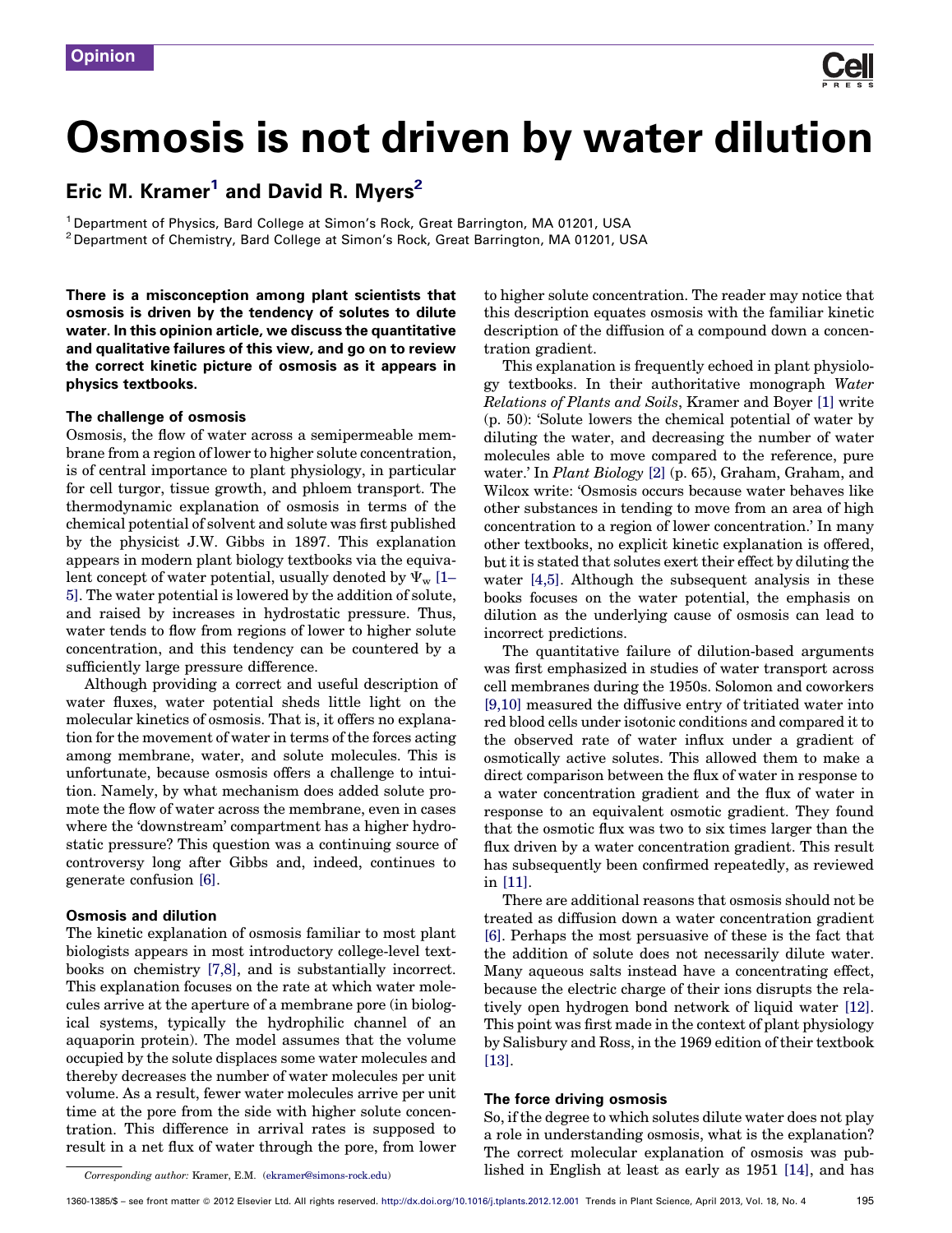<span id="page-1-0"></span>

Figure 1. Sketch of an osmotic system. (a) A semipermeable membrane (pink) separates a system or pure water (left) from a mix of water and solute (right). The neighborhood of the pore aperture (yellow) exerts a repulsive force on the solute, but has no effect on the water. (b) The role of the pore aperture can be described using a repulsive potential energy function  $U_s(x)$  (orange curve) that is felt by the solute but not the water. The solute concentration  $c_s(x)$  (green curve) is depleted near the pore and approaches its bulk value  $c_{s*}$  far from the pore.

subsequently become the standard in biophysics textbooks [\[15,16\]](#page-2-0). This explanation considers the forces exerted on solution molecules in the neighborhood of an aquaporin protein or other membrane-bound water channel (Box 1 and Figure 1). The key interactions take place in the small region of space adjacent to a pore aperture that allows water molecules to pass but repels solute (yellow semicircles in Figure 1). Each time a solute molecule enters this region, it is repelled. That is, the aperture gives to the solute molecule a small amount of momentum directed away from the membrane. Due to viscous interactions between solute and water, this momentum is rapidly shared among all nearby molecules, including both solute and water (for dissolved ions, the time scale for momentum sharing is approximately  $10^{-12}$  s [\[17\]](#page-2-0)). Thus, although the pore aperture repels only the solute, the net effect is a force directed away from the membrane acting on the solution as a whole. This is the counterintuitive idea at the center of osmotic theory: a pore that lets water molecules pass freely will effectively repel the water if solute is present. If there are different concentrations of solute at either end of the pore, this can produce an unbalanced force that drives water through the pore into the compartment with more solute.

Although osmotic flow is ultimately the response of water to an applied force, there is also a role for the

The water potential,  $\Psi_{\mathsf{w}}$ , that governs flow across a semipermeable membrane may be written as the sum,  $\Psi_w = \Psi_p + \Psi_s$ , where the terms on the right are the pressure potential and the solute potential, respectively [\[3\]](#page-2-0) (for simplicity, we neglect the gravitational and matric potentials). The pressure potential is simply the hydrostatic pressure,  $\Psi_p = P$ . The solute potential is always negative and, for dilute solutes, is  $\Psi_s = -kTc_{s*}$ , where  $k = 1.38 \times 10^{-23}$  J/K is Boltzmann's constant, T is the temperature, and  $c_{s*}$  is the solute concentration. (Boltzmann's constant k appears here, rather than the gas constant R, because we are measuring concentration in particle number rather than moles.)

The water potential can be related to f, the force acting on a unit volume of solution, as follows [\[14,16\]](#page-2-0). First, we choose a coordinate axis  $x$  that passes between the compartments via a pore in the membrane (see Figure 1 in main text). Along this axis, the force per unit volume on the solution is (Equation I):

$$
f(x) = f_{viscous} - \frac{dP}{dx} + c_s(x)F_s(x),
$$
 [1]

where  $f_{viscous}$  is the viscous resistance to fluid movement through the pore,  $dP/dx$  is the pressure gradient,  $c_s(x)$  is the solute concentration as a function of position, and  $F_s(x)$  is the repulsive force exerted by the pore aperture on one solute molecule (for a discussion of how the force exerted on the solute can drive the solution as a whole, see the main text). For the remainder of the calculation, we assume the fluid is at rest, so that  $f_{viscous} = 0$ . Next, one defines a potential energy of interaction between solute and pore aperture (Equation II):

$$
U_s(x) = -\int F_s dx.
$$
 [11]

Whatever its detailed form, we require only that  $U_s$  drops to zero far from the membrane and rises to infinity as the solute approaches the membrane (see Figure 1 in main text). Assuming the solute is dilute, its concentration at position  $x$  depends on the potential energy through the Boltzmann factor [\[14,16\]](#page-2-0) (Equation III):

$$
c_s(x) = (c_{s*}) \exp(-U_s / kT), \tag{III}
$$

where  $c_{\alpha*}$  is the value of the solute concentration as x gets far from the membrane; that is, the solute concentration in the bulk fluid. We use this to rewrite Equation I as Equation IV:

$$
f = -\frac{dP}{dx} + \left(c_{s*}e^{-U_s/kT}\right)\left(-\frac{dU_s}{dx}\right).
$$
 [IV]

To find the water potential, one integrates the force per unit volume (Equation V):

$$
\Psi_{w} = -\int f dx = P - kTc_{s}(x). \qquad [V]
$$

In the bulk, far from the membrane pore,  $c_s(x) = c_{s^*}$  and we recover the familiar form of the pressure and solute potentials. The solute potential is thus due to the repulsive force exerted by the membrane pores on solute. Contrary to conventional wisdom, this derivation does not require that the solute dilute the water.

diffusion of solute. Given that the water moving through the pore contains no solute, one effect of osmotic flow will be the dilution of solute near the downstream aperture and the concentration of solute at the upstream aperture. This will tend to decrease the force imbalance that drives osmosis. Thus, the continued flow of water relies on Brownian motion to carry solute molecules back into the region of the downstream aperture and away from the upstream